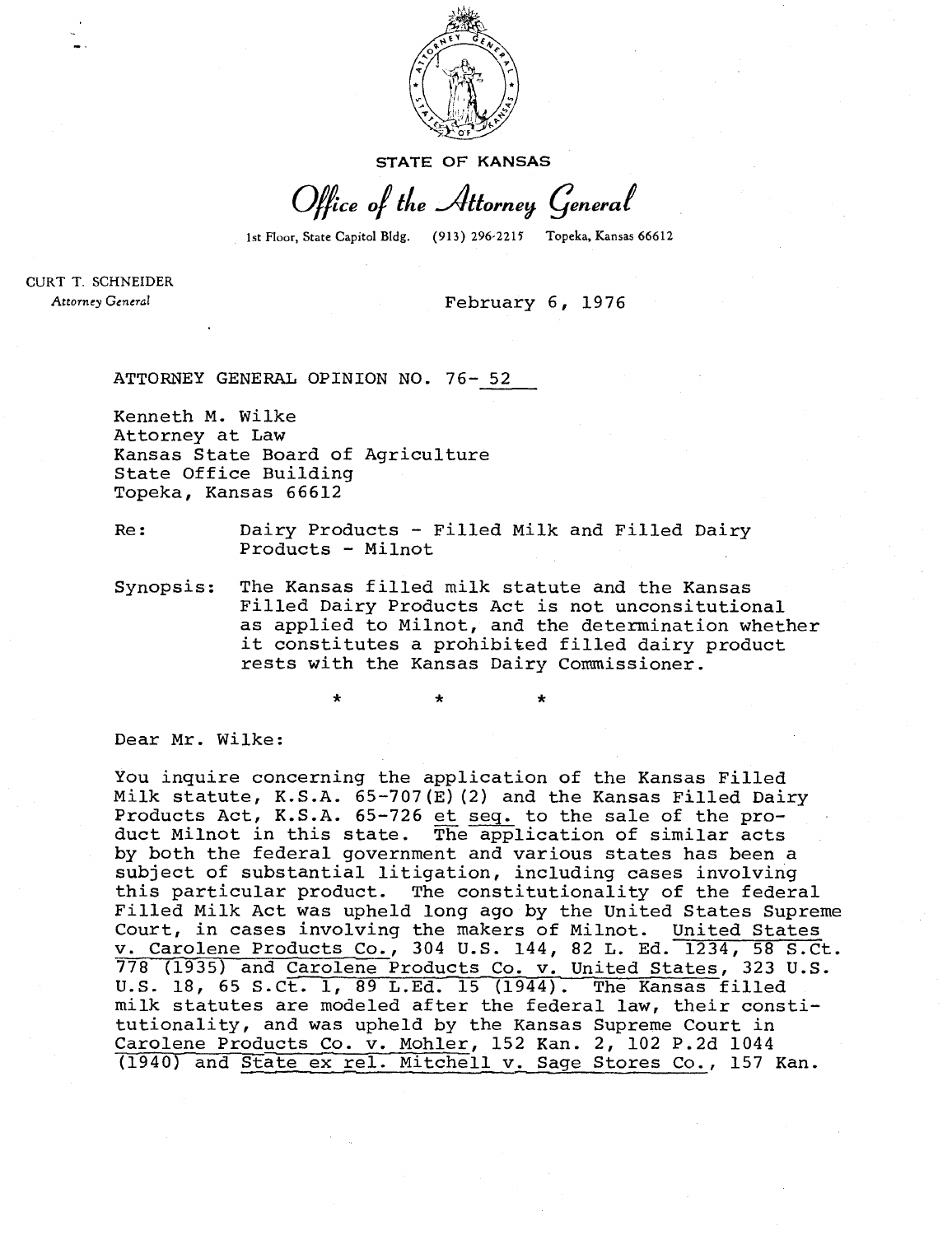Kenneth M. Wilke Page Two February 6, 1976

404, 141 P.2d 655 (1943), in which the court enjoined the sale of Milnot in this state. The question presented here involves the continuing validity of the statutory proscription of Milnot.

The history of such laws is discussed briefly in Milnot Company v. Arkansas State Board of Health, 388 F. Supp. 901 (E.D. Ark. 1975) thus:

> "Congress enacted the Federal Filled Milk Act, 21 U.S.C. §§ 61-64, in 1932 in the belief that the butterfat portion of milk was the only source of essential vitamins<br>contained in milk. The Act also sought The Act also sought to aid the interests of milk producers to protect the consuming public from deception and confusion believed inherent in the sale of imitation dairy products . . . Between the years 1920 and 1940, many states adopted legislation prohibiting or severely limiting the sale of filled milk products, but shortly thereafter, as additional facts about filled milk became known, the absolute bar began to weaken. Post-war scientific studies quickly established the cholesterol laden properties of the butterfat portion of milk, and fortified items containing vitamins were developed. Today, many states have repealed filled milk laws or the statutes have been declared invalid by the courts." 388 F. Supp. at 902-903.

We understand that as of 1972, eleven states which had passed filled milk laws no longer had such laws in force, five states having repealed them and the courts in six states having declared them to be unconstitutional. See Milnot Company v. Richardson, 350 F. Supp. 221, at 224, N. 1 (S.D. Ill. 1972).

The Kansas Filled Milk statute, K.S.A. 65-707(E)(2) states thus:

"It shall be unlawful to manufacture, sell, keep for sale, or have in possession with intent to sell or exchange, any milk, cream, skim milk, buttermilk, condensed or evaporated milk, powdered milk, condensed skim milk, or any of the fluid derivatives of any of them to which has been added any fat or oil other than milk fat, either under the name of said products,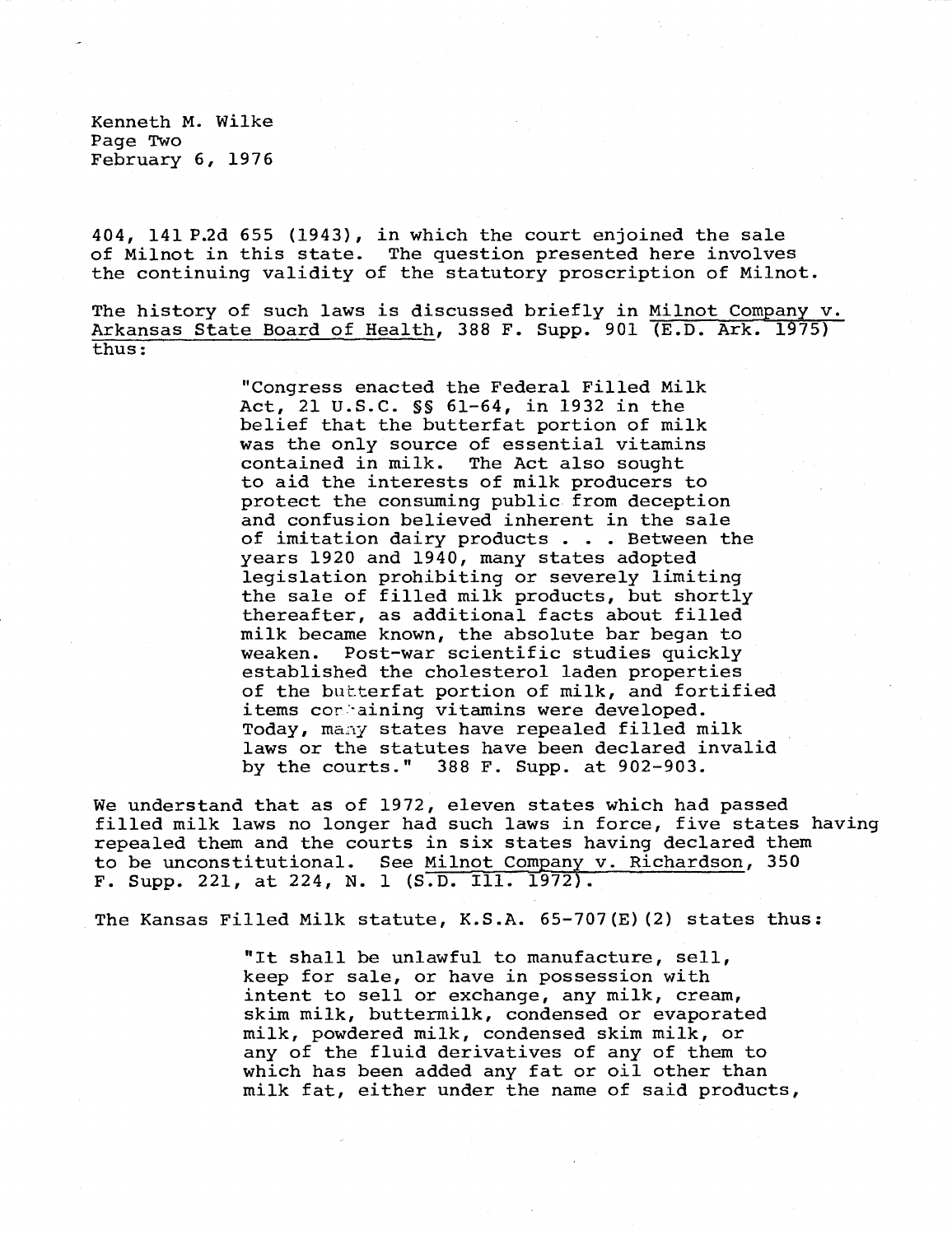Kenneth M. Wilke Page Three February 6, 1976

> or articles, or the derivatives thereof, or under any fictitious or trade name whatsoever."

K.S.A. 65-726, of the Filled Dairy Products Act, recites as follows:

> "Filled dairy products resemble genuine dairy products so closely that they lend themselves readily to substitution for or confusion with such dairy products and in many cases cannot be distinguished from genuine dairy products by the ordinary consumer. The manufacture, sale, exchange or offering for sale or exchange of filled dairy products creates a condition conducive to substitution, confusion, deception, and fraud, and one which if permitted to exist tends to interfere with the orderly and fair marketing of foods essential to the well-being of the people of this state. It is hereby declared to be the purpose of this act to correct and eliminate the condition above referred to; to protect the public from confusion, fraud, and deception; to prohibit practices inimical to the general welfare; and to promote the orderly and fair marketing of essential foods."

K.S.A. 65-727(b) defines the prohibited products thus:

"(b) The term 'filled dairy product' means any milk, cream or skimmed milk, or any combination thereof, whether or not condensed, evaporated, concentrated, frozen, powdered, dried or desiccated, or any food product made or manufactured therefrom, to which has been added, or which has been blended or compounded with, any fat or oil other than milk fat, or any solids other than milk solids, except sweeteners, stabilizers and flavorings, so that the resulting product is an imitation or semblance of any dairy product, including but not limited to, milk, sour cream, butter cream, skimmed milk, ice cream, ice milk, whipped cream, flavored milk or skim milk drink, dried or powdered milk,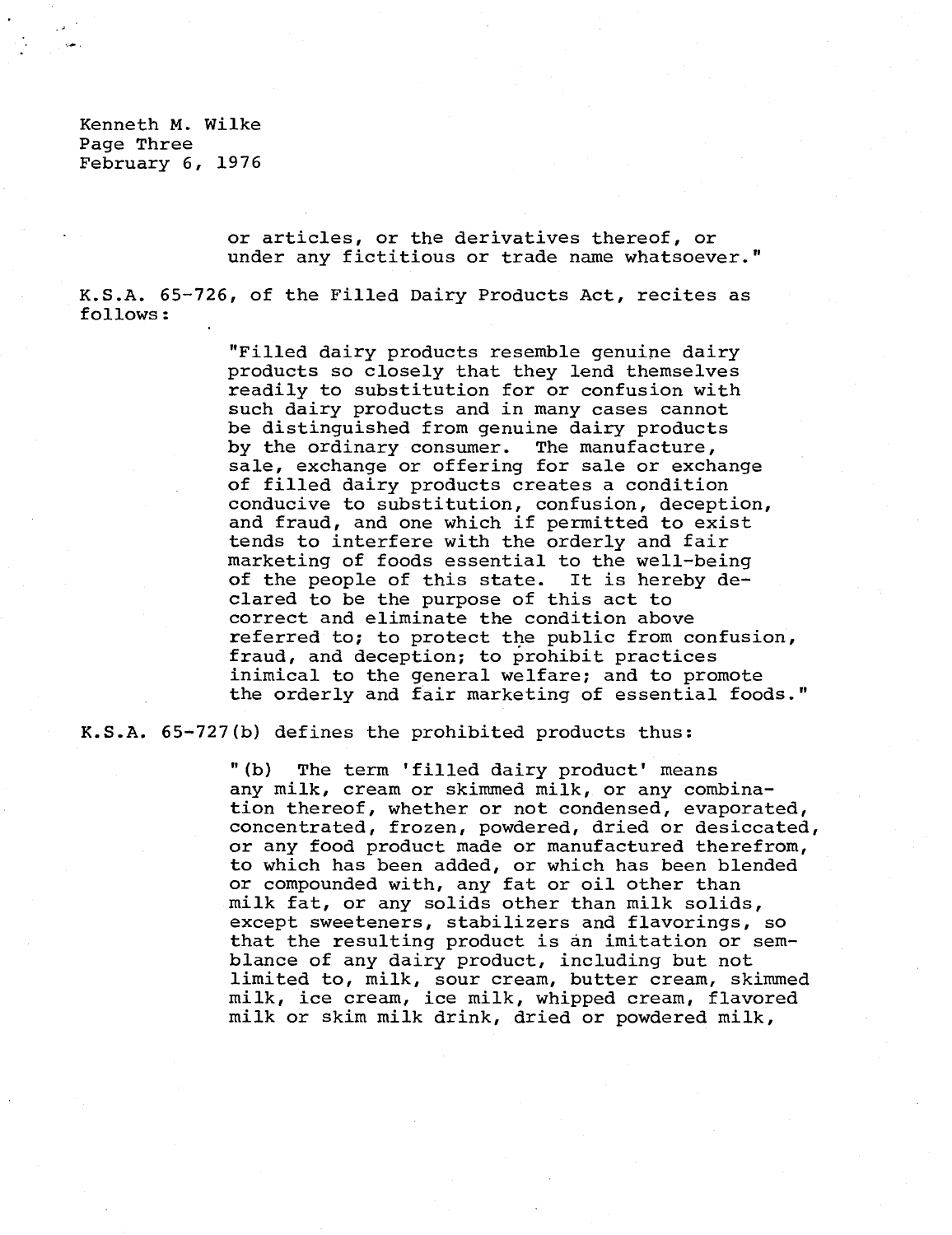Kenneth M. Wilke Page Four February 6, 1976

> cheese, cream cottage cheese, ice cream mix, sherbert, condensed milk, evaporated milk, or concentrated milk: Provided, however, That this term shall not be construed to mean or include: (1) Any distinctive proprietary food compound not readily mistaken for a dairy product, when such compound is customarily used on the order of a physician and is prepared and designed for medicinal or special dietary use and prominently so labeled; (2) any dairy product flavored with chocolate or cocoa, or the vitamin content of which has been increased, or both, where the fats or oils other than milk fat contained in such product do not exceed the amount of cocoa fat naturally presented in the chocolate or cocoa used and the food oil, not in excess of one-hundredth of one percent of the weight of the finished product, used as a carrier of such vitamins; or (3) oleomargarine, when offered for sale and sold as and for oleomargarine."

The Kansas Filled Milk statute, in effect, imposes an absolute prohibition against the sale or manufacture of filled milk products without qualification as to use, contents, purpose, or need. The all-encompassing definition of filled milk brings within its ambit milk from which butterfat has been removed and to which oils or fat have been added. Thus, any product composed of skim milk and oil or fat is barred in this state. The fact that such items are sold as dietary foods or as infant formulas does not exempt them from the act, nor does the addition of addivites which alter the taste, smell, or texture afford any exemption from its prohibition.

In Carolene Products Co. v. Mohler, 152 Kan. 2, 102 P.2d 1044 (1940), the court stated that "one of the chief purposes of the statute is the prevention of fraud and deception on the consuming public." The issue as to wholesomeness and nutrition of the product in that case appears to have turned upon the question whether coconut oil is a wholesome and nutritious product. The trial court refused to find that coconut oil was wholesome and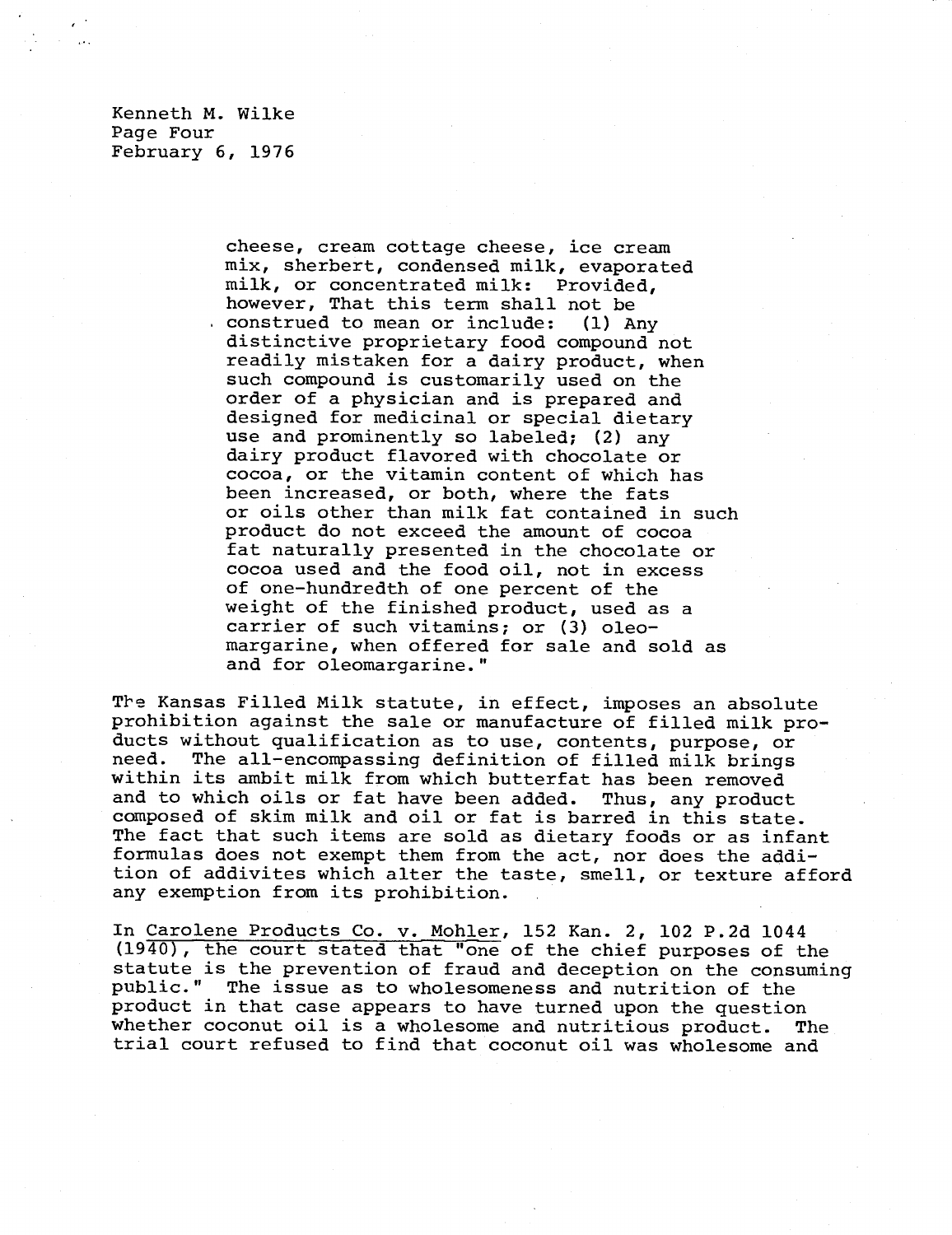Kenneth M. Wilke Page Five February 6, 1976

nutritious. Nonetheless, there was no affirmative finding that it was indeed unwholesome and deleterious, and in the court on appeal equivocated on the question, concluding that "if the added ingredient is harmless in itself, the legislature may prohibit the manufacture and sale of the adulterated compound on the grounds of the fraud and deception practiced in its sale."

The Kansas Filled Milk statute does not prohibit fraud and deception, but prohibits absolutely the sale of milk from which butter fate has been removed and to which fat or oils have been added.

The increasingly questionable justification for filled milk statutes has led the courts to devote close scrutiny to questions of discriminatory enforcement. Two such cases are of particular pertinence to this question. In Milnot v. Richardson, 305 F. Supp. 221 (S.D. Ill. 1972), the manufacturer of Milnot sought a declaratory judgment that Milnot was not within the prohibition of the federal filled milk act, or alternatively, that the act violated the Fifth Amendment to the United States Constitution. The court readily concluded that Milnot was a product contemplated by the Act, and that the "Filled Milk Act does by its terms prohibit interstate shipment of the present-day product known as Milnot." Concerning the alleged especial attention given to Milnot, the court stated thus:

> "From the undisputed facts in the record here, it appears crystal clear that certain imitation milk and dairy products are so similar to Milnot in composition, appearance, and use that different treatment as to interstate shipment caused by application of the Filled Milk Act to Milnot violates the due process of law to which Milnot Company is constitutionally entitled. No useful purpose is served by listing such products here by name or otherwise, or by discussing the dairy market conditions and dangers of confusion which led to the passage and judicial upholding of the Filled Milk Act many years ago. Suffice it to say that this court finds that the latter have long since ceased to exist.

It is true that equal protection of the laws does not require identical treatment among those similarly situated, but it does require that arbitrary or capricious distinctions not be made. [Citation omitted.] It is uncontested that many of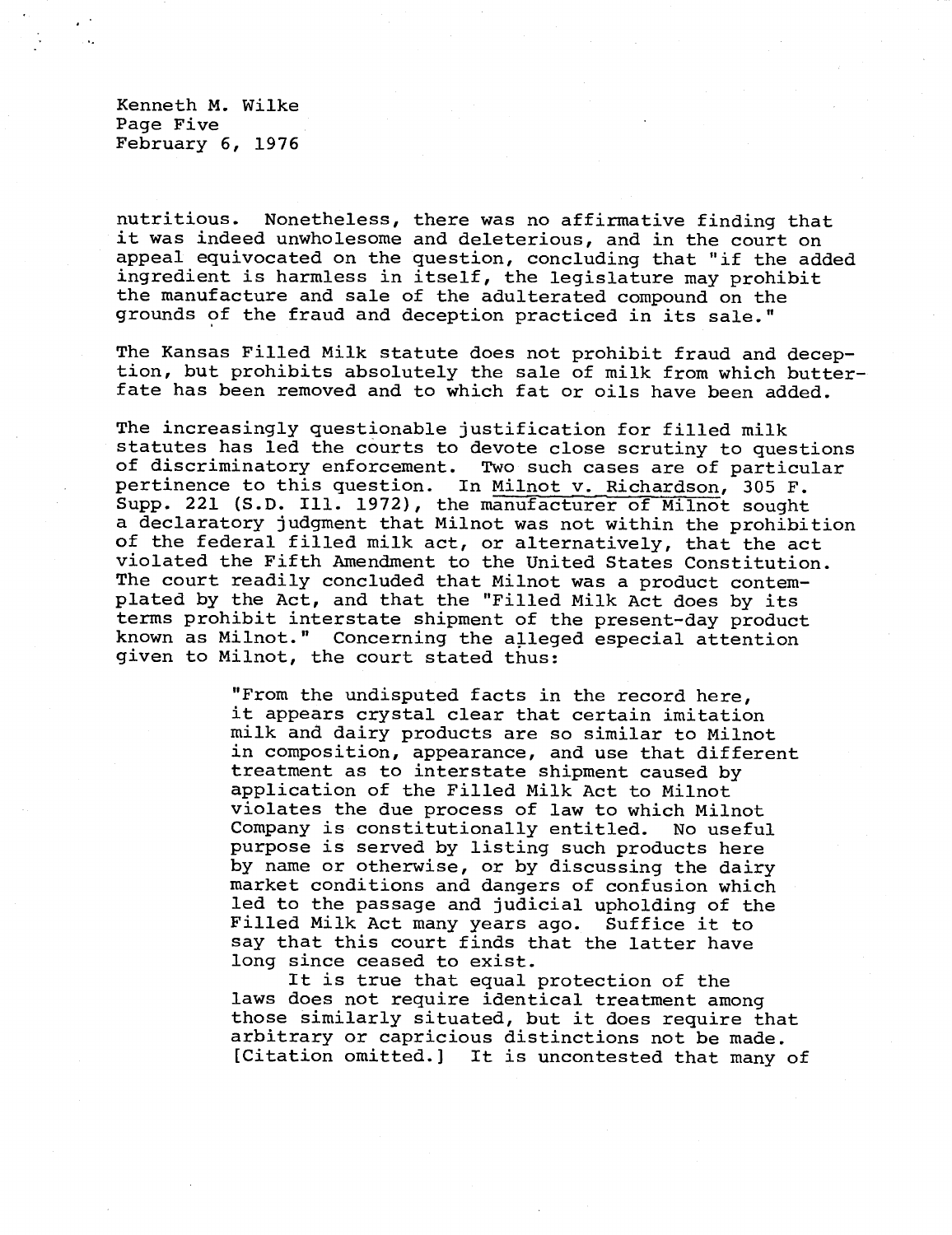Kenneth M. Wilke Page Six February 6, 1976

> these imitation milk and dairy products contain as basic and primary ingredients skim milk and vegetable oil. The defendant .does argue that certain of these products on the retail market are not 'in imitation or semblance of milk' to the extent that Milnot is. While each product, including Milnot, has, by design of its producer, its own unique taste, it appears clear that at least six other food products now moving in interstate commerce have almost identical appearance and consistency to milk (or evaporated milk) and to each other, both in the package and when poured. The defendant may well be correct in determining that each such product, other than Milnot, is not within the purview of the Filled Milk Act; but this circumstance seems simply to lend support to the conclusion that an act which produces such incongruous results regarding interstate shipment alone is devoid of rationality. The possibility of confusion, or passing off, in the marketplace, which justified the statute in 1944, can no longer be used rationally as a constitutional prop to prevent interstate shipment of Milnot.

> Prevention of confusion in the market, however valid in 1944, is no longer a valid basis to sustain the Filled Milk Act, and thus to prevent only the interstate shipment of Milnot (or any other product of milk which is exactly like it). [Emphasis by the court.]

> > ÷

÷

 $\star$ 

This court limits its decision to the conclusion, as a matter of law, that the Filled Milk Act, as applied to prohibit interstate shipment of Milnot,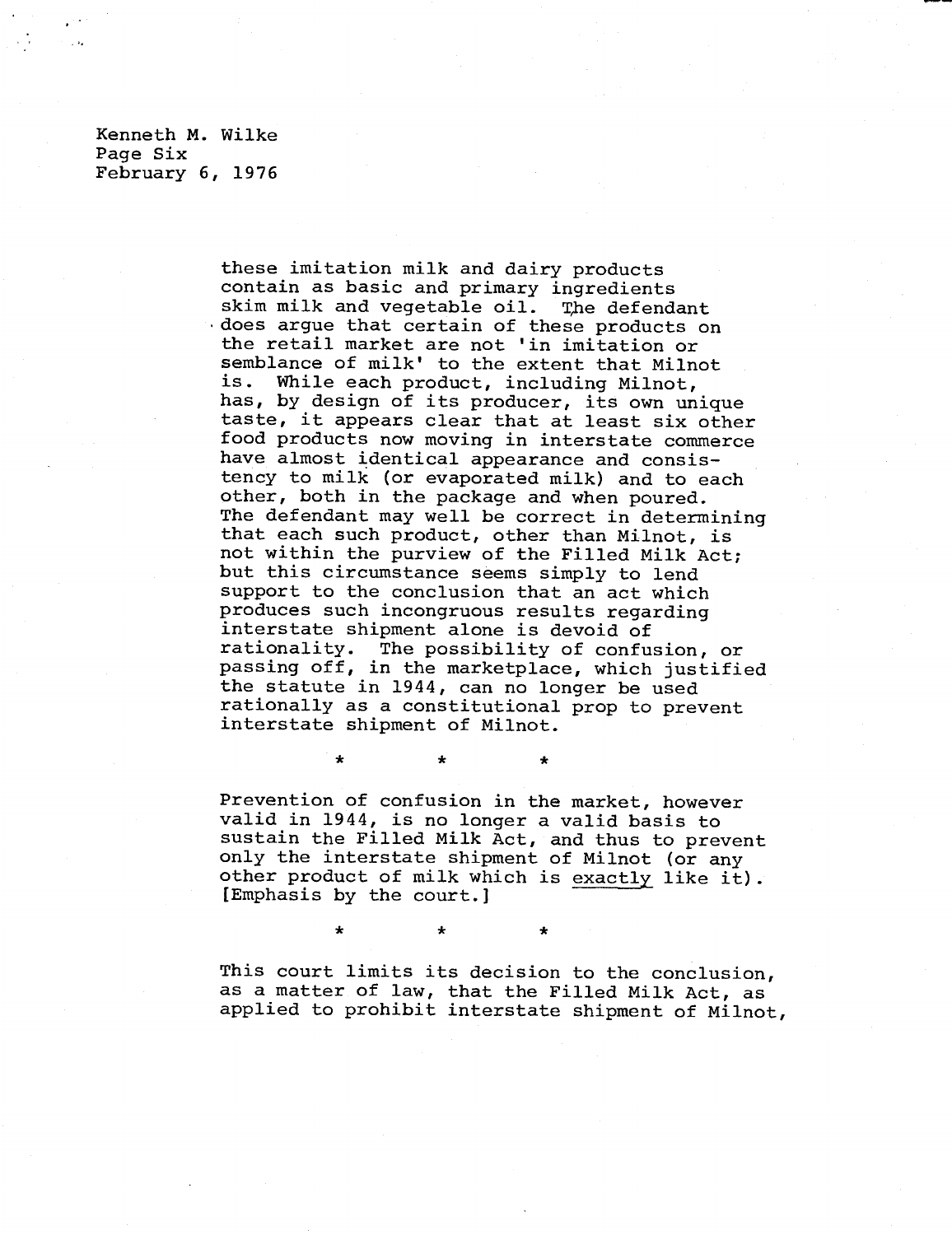Kenneth M. Wilke Page Seven February 6, 1976

> deprives the plaintiff of due process of law and provides no rational means for the achievement of any announced objective of the Act."

The court did not declare the act to be unconstitutional on its face, nor did it conclude that its enforcement against Milnot alone resulted in a denial of equal protection; it specifically concluded that its application to Milnot alone, or to any product exactly like it, constituted a denial of due process of law to the manufacturers and vendors thereof.

Similar relief was granted, but on equal protection grounds, in Milnot Co. v. Arkansas State Board of Health, 388 F. Supp. 901 (E.D. Ark. 1975), where, once again, the application of the state filled milk law to Milnot alone was questioned. Milnot pointed out the defendant permitted other and similar products to be sold, i,e., products composed of milk from which butterfat had been removed and to which oils or fat had been added. Indeed, the parties stipulated that:

> "(1) numerous products are sold in Arkansas which contain primarily a blend of skim milk or non-fat milk solids to which has been added vegetable or soya oils and vitamin additives; (2) the removal of butterfat from natural milk results in a product commonly called 'skim milk'; and (3) a content analysis of these foods demon strates that they fall within the definition of filled milk under the Arkansas Filled Milk Act."

The state sought to distinguish Milnot from other filled milk products which it permitted to be sold, listed as:

> "Enfamil Infant Formula, Modilac Infant Formula, Nutrament, Sego Liquid Diet Food, Similac Concentrated Infant Formula, Slender, Sealtest Sour Dairy Dressing, Similar ADVANCE Liquid Food and Pet Imitation Sour Cream. The defendants contend that Milnot is an imitation milk product while the other products sold in Arkansas are primarily dietary and infant food products; hence a rational basis exists for the different treatment by the Arkansas Board of Health."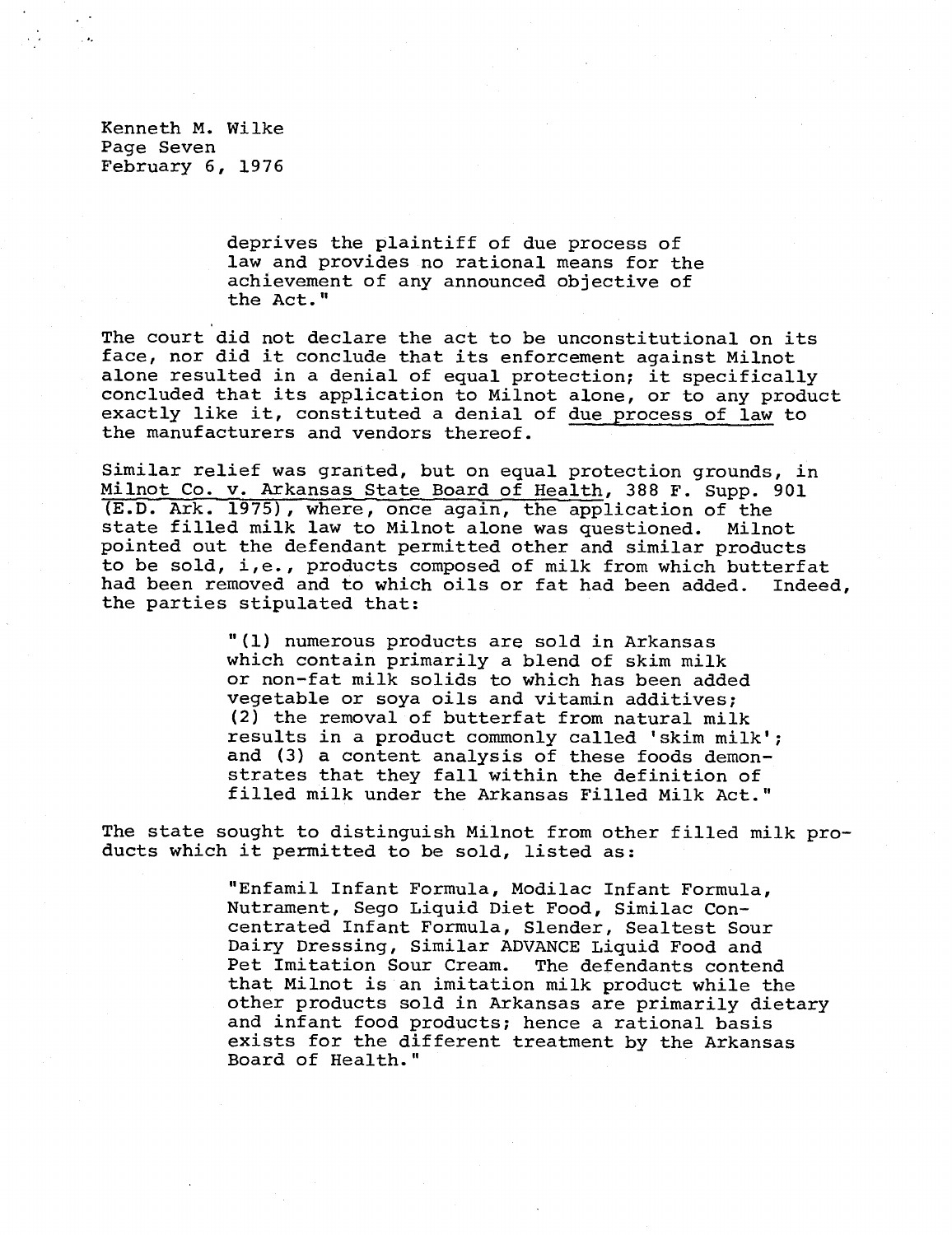Kenneth M. Wilke Page Eight February 6, 1976

The court rejected this attempted distinction sharply:

"Both Milnot and these other products permitted to be sold in Arkansas primarily consist of milk from which the butterfat portion has been removed and replaced with vegetable oil and then fortified with vitamins. While these other products contain more vitamins than Milnot and thus are more suitable as a complete meal substitute, Milnot serves as a dietary substitute for milk and other high protein products since it contains no cholesterol. In short, all these products, including Milnot, are essentially the same in composition, use and appearance, and this Court finds that no rational basis exists for distinguishing between them. Accordingly, the Court holds that the plaintiff is guaranteed by the Fourteenth Amendment."

This inquiry is prompted by the reintroduction of Milnot in markets in Topeka, Kansas, in late 1974 and early 1975. On January 27, 1975, Brace Rowley, Kansas Dairy Commissioner, received a letter from counsel for Milnot, advising that the company wished to market its product through Falley's Market, Inc. of Topeka. The Commissioner responded that the product, in his judgment, was a filled dairy product under K.S.A. 65-727 et seq., and was thus prohibited. The Filled Dairy Products Act was passed in 1953. The product had earlier been determined to be a filled milk product under the filled milk statute, now K.S.A. 65-707(E)(2), by the Kansas Supreme Court in 1940. Although apparently soyabean oil is now used instead of coconut oil, the applicability of the statute is unchanged.

One question which is necessarily implicit in this entire inquiry, and which was discussed in the two federal court decisions involving this very product, is that of alleged discriminatory enforcement. In a conference with staff of this office, counsel for Milnot urged that each of the nine products listed above by the court in Milnot v. Arkansas State board of Health, is permitted to be sold in Kansas, that each is a filled milk or a filled dairy product, that Milnot alone, or nearly alone, has been excluded from the state under these acts, and that the enforcement of the act against it alone constitutes a denial of equal protection and/or due process.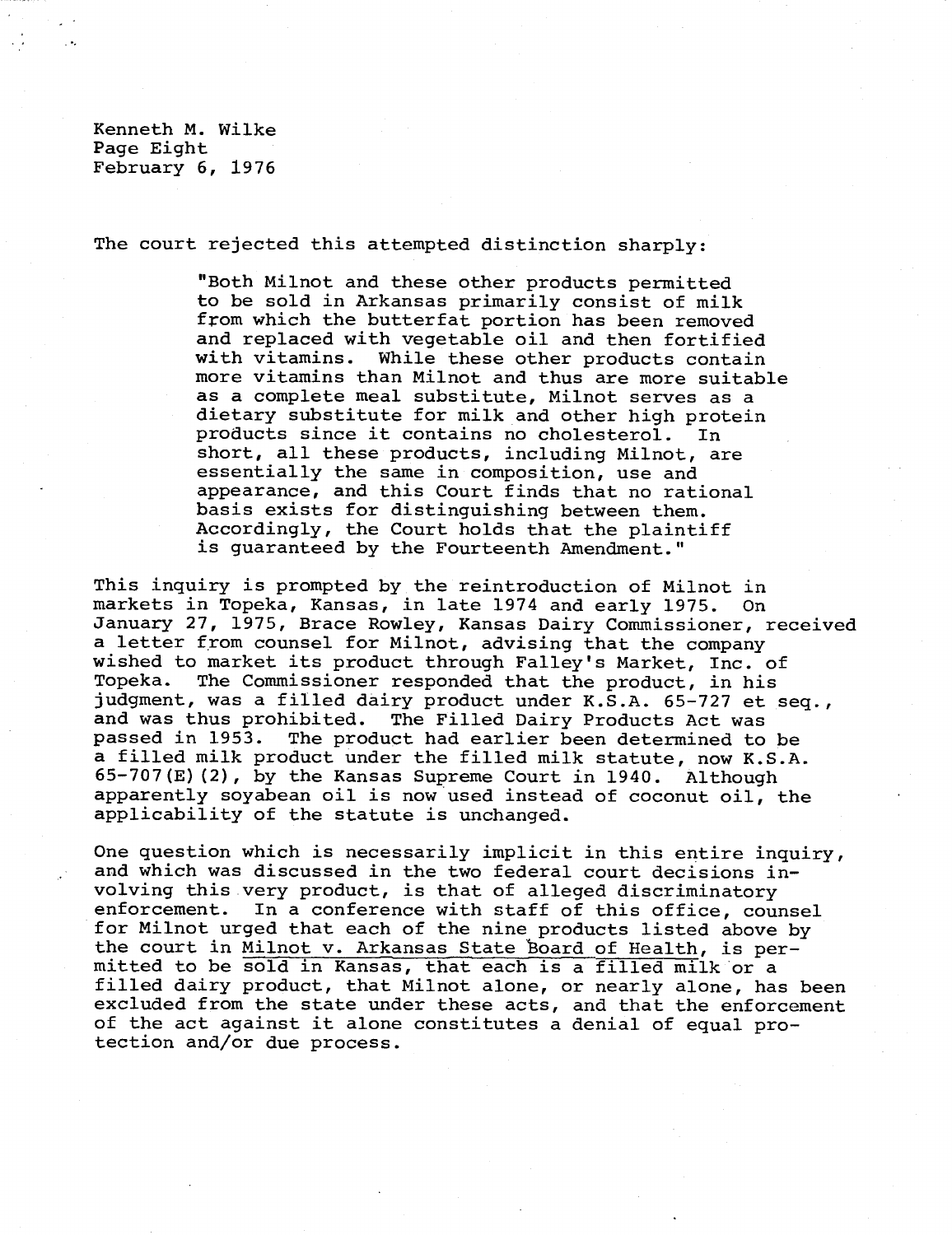Kenneth M. Wilke Page Nine February 6, 1976

 $, \bullet,$ 

In Milnot v. Richardson, supra, the court stopped just short of declaring the federal filled milk statute unconstitutional on its face. The court did not base its ruling in favor of the product expressly on denial of equal protection, but on a denial of due process, the ruling being restricted only to application of the act to Milnot. In Milnot v. Arkansas State Board of Health, supra, the court based its decision squarely upon its finding that nine other products which were sold in the state were substantially indistinguishable from Milnot insofar as concerned the federal filled milk statute.

I want to emphasize that whether the Kansas filled milk statute and filled dairy products act are constitutional on their face is a question which can only be determined by a court. That judgment necessarily entails a determination whether there exists any reasonable basis for the legislative determination underlying the prohibitions imposed by those acts. Arguable as the justifications for the acts may be thought by some, we have no basis for concluding purely as a matter of law that either act is on its face a denial of due process to those affected by the prohibitions. Thus, the question which we must consider is only the enforceability of the act against Milnot alone.

It has been urged that each of the nine products listed above is permitted to be sold in this state. We are further advised that the Commissioner has determined that seven of those products fall within a statutory exception in the filled dairy product act, which provides that the term "filled dairy product" shall not include:

> "Any distinctive proprietary food compound not readily mistaken for a dairy product, when such compound is customarily used on the order of a physician and is prepared and designed for medicinal or special dietary use and prominently so labeled."

One of the products listed is barred by the Commissioner from the state. This office is empowered to render opinions only upon questions of law. The question whether a statute has been disciminatorily applied is, of course, usually a highly factual question, and it is certainly so in this matter. The Commissioner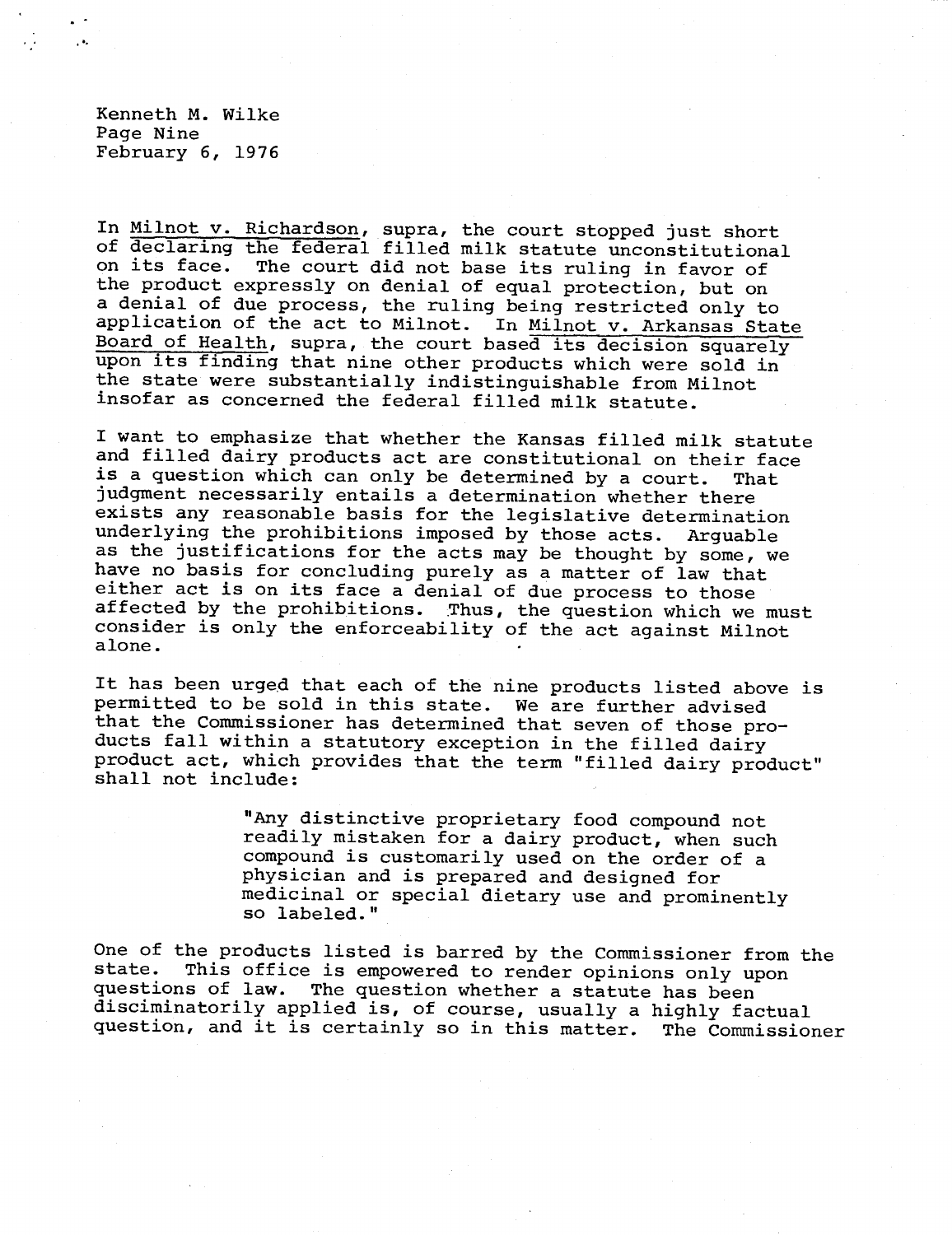Kenneth M. Wilke Page Ten February 6, 1976

is an administrative officer charged with the enforcement of the act. We cannot as a matter of law gainsay his considered administrative determination that various of the enumerated products fall within the statutory exception. The exception is itself characterized in highly factual terms, e.g., whether a product is "not readily mistaken for a dairy product," whether a product is customarily used upon the order or recommendation of physicians, and the manner in which it is labeled. These are factual determinations, necessarily involving some technical expertise. It would be presumptuous and arbitrary for this office to undertake to determine purely as a matter of law these highly factual matters. Certainly, I have no basis upon which to conclude that this determination of the Commissioner is arbitrary, capricious, without any rational basis whatever, or oppressive. Lacking any grounds for such a determination, those determinations must be taken as presumptively valid for the purposes of this opinion. Those questioned products thus having been determined by the proper administrative officer to be permitted under the statutory exception, I cannot conclude as a matter of law that Milnot is alone being barred from the state in an arbitrary application of the two laws. Unlike the Arkansas case, there exists a statutory basis, applied with colorable justification, for admitting to sale in this state certain of those products mentioned in that opinion. Only a court, having the authority to hear and receive evidence bearing upon the question, could gainsay that determination, and conclude that enforcement of the Kansas filled milk statute and the filled dairy products act to Milnot results in a denial of equal protection of the law.

It should be pointed out that in State ex rel. Mitchell v. Sage Stores Co.,157 Kan. 404, 141 P.2d 655 (1943), the court ordered allegations of discriminatory enforcement stricken from the answer, and did not entertain questions of denial of due process of law. In the consideration of this opinion, we are advised that over the last several years, the Commissioner has indeed ordered removed from Kanas markets a variety of products which he had determined to constitute either filled milk or filled dairy products. In each instance, the company complied with his request for removal, and no litigation was necessary to accomplish the purposes of the act.

Clearly, the Commissioner has determined Milnot to be a filled dairy product. It may or may not be that with alterations in labelling, the Commissioner would have a basis for altering that determination. You ask what guidelines may the Commissioner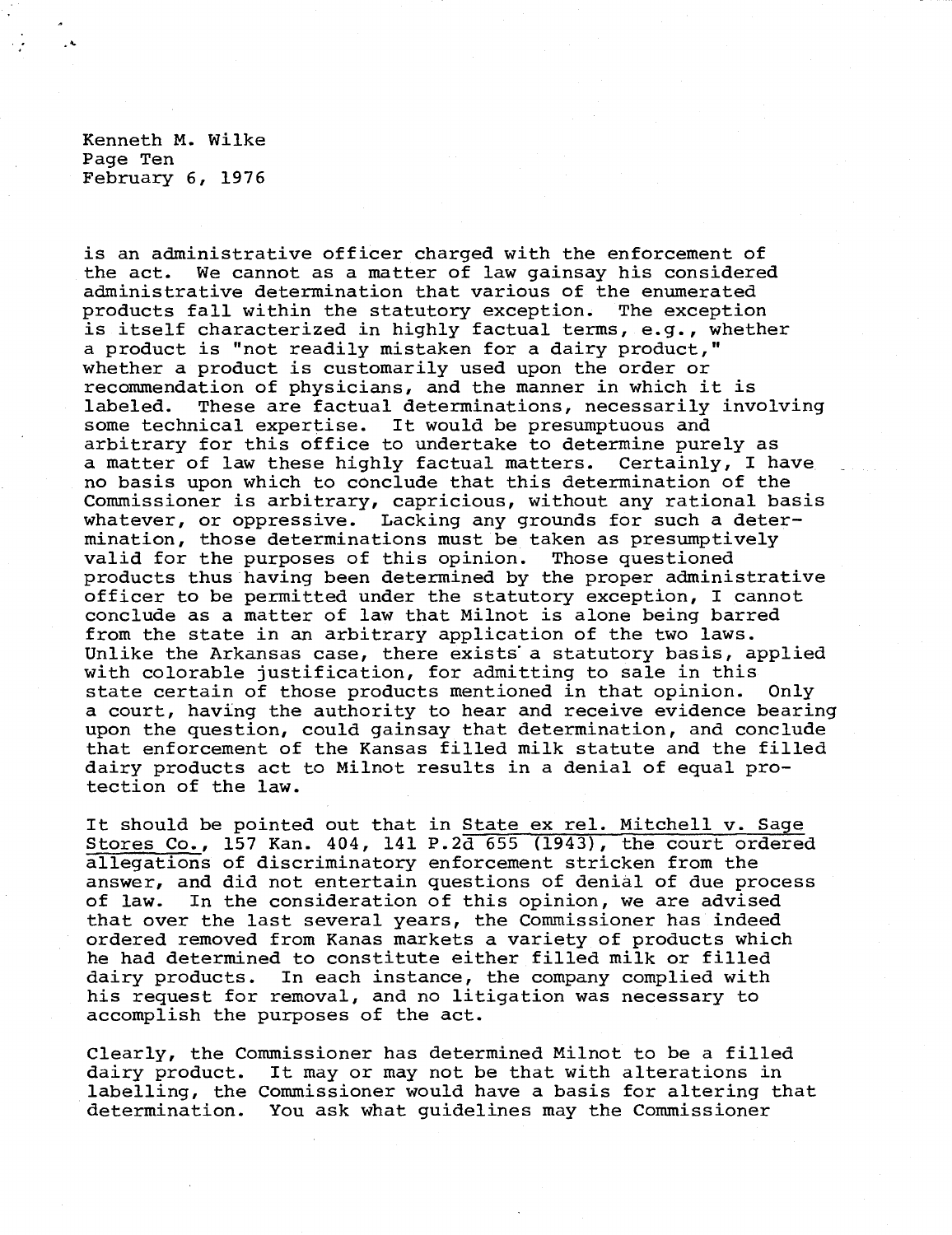Kenneth M. Wilke Page Eleven February 6, 1976

use to determine whether a given product, including Milnot, is a distinctive food compound within the meaning of the exception quoted above. Our own independent research of texts on nutrition and allied subjects discloses that the term "distinctive propri etary food compound" is not a term of art in that field. Nor de we find any statutory or judicially-created definitions of the term. Lacking any technical meanings for the term, it must be construed "according to the context and the approved usage of the language," K.S.A. 77-201, Second. "Distinctive" and "proprietary" are terms in common usage: the former indicating identifiability from others of a like kind, while the latter, construed in its context referring to compounds customarily used on the order of a physician, may be taken to refer to a nonprescription drug or preparations with therapeutic properties designed for discretionary self-administration. The further conditions enumerated to define products within the exception are self-explanatory, and require no elaboration here.

You ask whether Milnot falls within the purview of any of the statutory exceptions in K.S.A. 65-727(b), and if so, which and why. As indicated above, that determination must be made by the Commissioner. It is not one which we can resolve purely as a question of law. Questions whether the product is not "readily mistaken for a dairy product," the nature of its customary use, whether it is prepared and designed for special dietary use, and the manner of its labeling, are highly factual matters, which we cannot and will not presume to determine purely as a matter of law.

You further inquire whether, since the constitutionality of the Kansas Filled Dairy Products Act has not been judicially determined, the application of the statutory classification to the product Milnot violates the due process clauses of the Kansas and the United States Constitutions. The classification scheme in que The classification scheme in question requires that a product be composed entirely of artificial ingredients or entirely of dairy ingredients, except as provided by K.S.A. 65-727(b), and not of a combination of natural and artificial ingredients.

The classification scheme is certainly one which merits reconsideration and review by the legislature. In State ex rel. Brewster v. Sage Stores Co., 157 Kan. 404, 141 P. 2d 655 (1943), involving the filled milk statute, the court stated that the sale of a filled milk product, although wholesome and nutritious: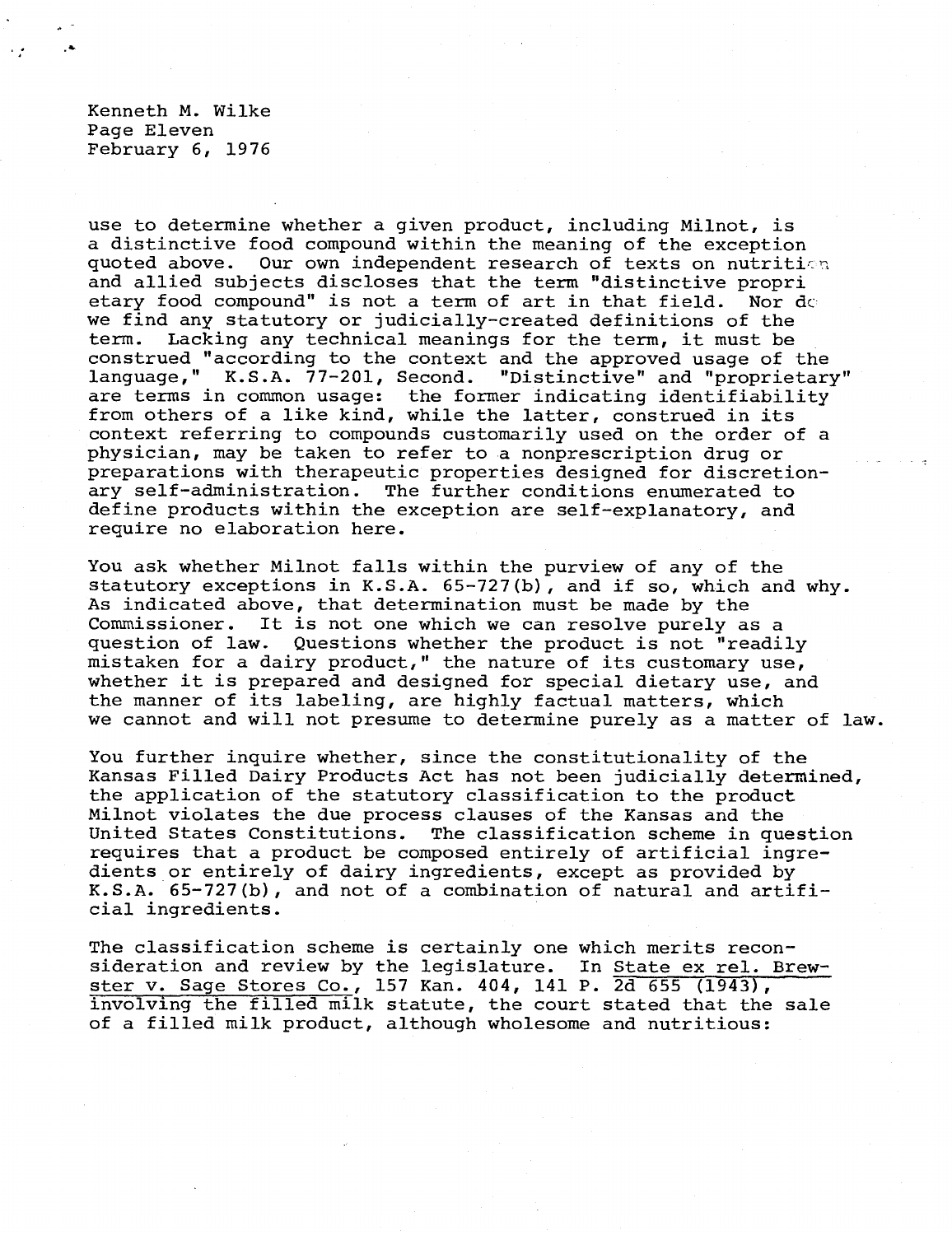Kenneth M. Wilke Page Twelve February 6, 1976

> "may be constitutionally prohibited as well as merely regulated if the legislature has some basis for believing the product is inferior to whole milk or evaporated whole milk and that the sale of the product offers an opportunity for fraud and deception and that prohibition rather than mere regulation of its sale is necessary for the adequate protection of the public health or general welfare." 157 Kan. at 412.

As stated above, there may obviously be differences of personal opinions concerning the continued justification for the statute. However, a determination of the factual basis for the prohibition in the exercise of the police power must be made by the courts. It would be entirely improper for me to interject my personal opinion of the merits of the law as the basis for a constitutional judgment, and I refuse to do so. It is possible, however unlikely as it may be believed to be, that a rational basis may be demonstrated for the classification, and I cannot as a matter of law<br>foreclose that possibility. The statute must be presumed to be The statute must be presumed to be constitutional. Leek v. Theis, 217 Kan. 784, P. 2d (1975). Accordingly, I cannot conclude purely as a matter of law that the statutory classification operates to deny Milnot due process of law.

You ask, further, whether K.S.A. 65-707(F)(2) is constitutional, in light of the cited federal district court decisions in Illinois and Arkansas. As stated above, those decisions were based upon facts which I cannot conclude exist in Kansas, or upon factual findings which are beyond the scope of an opinion upon questions purely of law.

There is in my opinion no conflict between the Kansas filled milk statute and the filled dairy products act with regard to Milnot.

Lastly, you ask whether the injunction issued in State ex rel. Brewster v. Sage Stores Co., supra, is applicable to the present Milnot product. The changed ingredient composition does not appear to afford any legal distinction from the order issued in that case, granting a writ of quo warranto sought by the Attorney General against Sage Stores Co. questioning their authority to